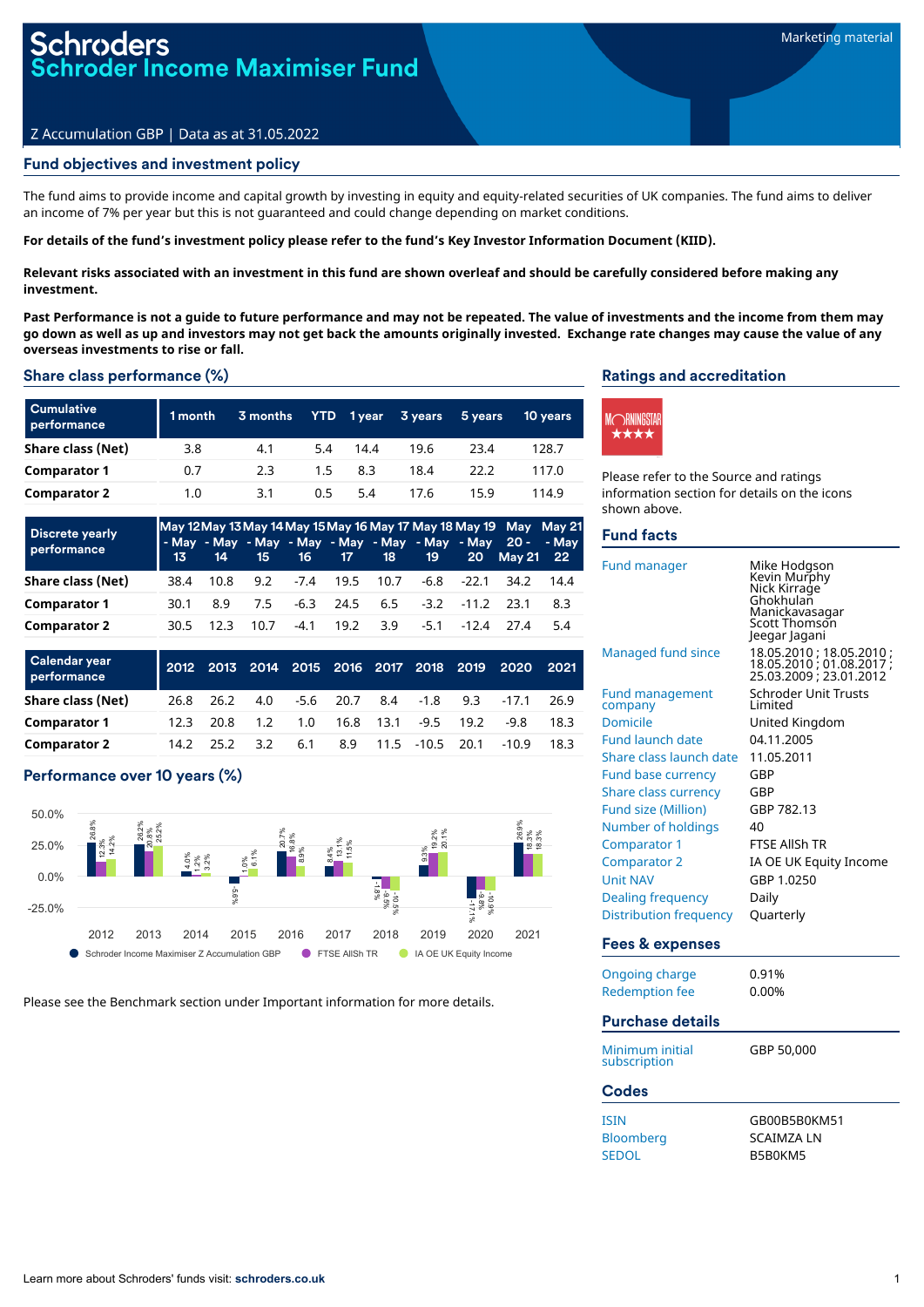Z Accumulation GBP | Data as at 31.05.2022

# 10 year return of GBP 10,000



The chart is for illustrative purposes only and does not reflect an actual return on any investment.

Returns are calculated bid to bid (which means performance does not include the effect of any initial charges), net income reinvested, net of fees.

# Risk considerations

**Performance risk:** Investment objectives express an intended result but there is no guarantee that such a result will be achieved. Depending on market conditions and the macro economic environment, investment objectives may become more difficult to achieve. **Maximiser funds:** Derivatives are used to generate income (which is paid to investors) and to reduce the volatility of returns but they may also reduce fund performance or erode capital

value.

**Please see the KIID and Prospectus for a full list of risk considerations applicable to this fund.**

# Synthetic risk & reward indicator (SRRI)

| <b>LOWER RISK</b><br>Potentially lower reward |  |  |  |  |  |  | <b>HIGHER RISK</b><br>Potentially higher reward |  |  |  |
|-----------------------------------------------|--|--|--|--|--|--|-------------------------------------------------|--|--|--|
|                                               |  |  |  |  |  |  |                                                 |  |  |  |

The risk category was calculated using historical performance data and may not be a reliable indicator of the fund's future risk profile. The fund's risk category is not guaranteed to remain fixed. Please see the Key Investor Information Document for more information.

# Risk statistics & financial ratios

|                                        | <b>Fund</b> | <b>Comparator 1</b> |
|----------------------------------------|-------------|---------------------|
| Annual volatility (%)<br>(3v)          | 19.8        | 15.4                |
| Alpha (%) (3y)                         | $-0.2$      |                     |
| Beta $(3y)$                            | 1.2         |                     |
| Sharpe ratio (3y)                      | 0.4         | 0.4                 |
| <b>Information ratio</b><br>(3v)       | 0.0         |                     |
| Dividend Yield (%)                     | 4.5         |                     |
| <b>Price to book</b>                   | 1.0         |                     |
| <b>Price to earnings</b>               | 9.9         |                     |
| <b>Predicted Tracking</b><br>error (%) | 5.3         |                     |

Source: Morningstar, and Schroders for the Predicted tracking error. The above ratios are based on bid to bid price based performance data.

For help in understanding any terms used, please visit

https://www.Schroders.com/en/glossary/ These financial ratios refer to the average of the equity holdings contained in the fund's portfolio and in the benchmark (if mentioned) respectively. Please note this is an accumulation share class and as such the investor will not receive an income distribution. Any income will be reinvested into the fund.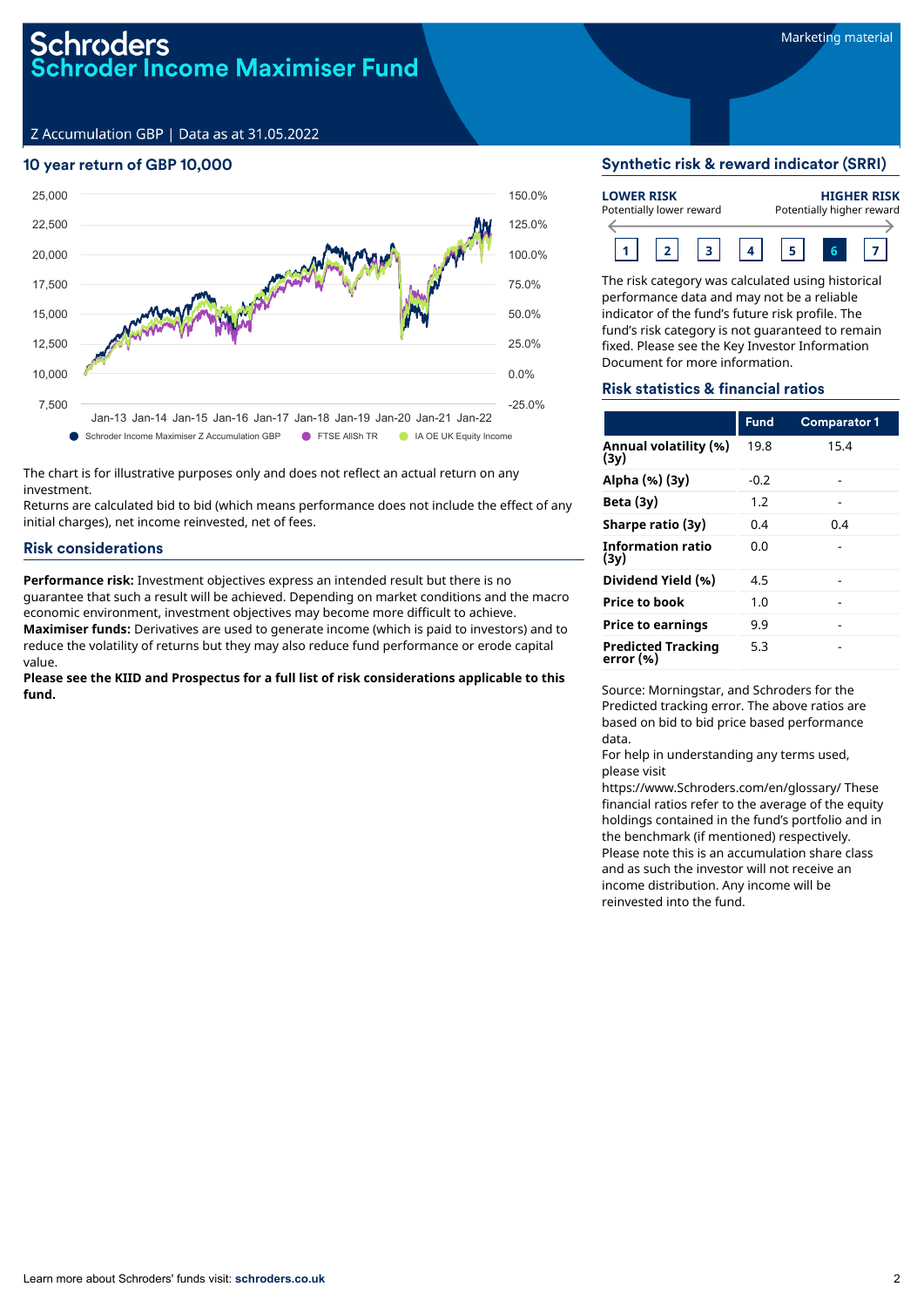# Schroders<br>Schroder Income Maximiser Fund

# Z Accumulation GBP | Data as at 31.05.2022

# Asset allocation

Target refers to the Benchmark listed in the Fund facts section and described under the Share class performance section on page 1. Source: Schroders. Top holdings and asset allocation are at fund level.

2.2 3.7

# Sector (%)



# Geographical breakdown (%)

![](_page_2_Figure_8.jpeg)

# Region (%)

![](_page_2_Figure_10.jpeg)

# Top 10 holdings (%)

| <b>Holding name</b>           | %   |
|-------------------------------|-----|
| Eni SpA                       | 4.1 |
| Shell PLC                     | 4.1 |
| <b>BP PLC</b>                 | 4.1 |
| <b>Imperial Brands PLC</b>    | 3.9 |
| Anglo American PLC            | 3.7 |
| <b>HSBC Holdings PLC</b>      | 3.5 |
| <b>Standard Chartered PLC</b> | 3.5 |
| <b>GSK PLC</b>                | 3.5 |
| <b>Barclays PLC</b>           | 3.1 |
| Land Securities Group PLC     | 3.0 |

# Share class available

|                               | <b>Z Accumulation GBP</b> | <b>Z</b> Income GBP |
|-------------------------------|---------------------------|---------------------|
| <b>Distribution frequency</b> | Quarterly                 | Quarterly           |
| <b>ISIN</b>                   | GB00B5B0KM51              | GB00B53FRD82        |
| <b>Bloomberg</b>              | <b>SCAIMZA LN</b>         | <b>SCHIMZILN</b>    |
| <b>SEDOL</b>                  | B5B0KM5                   | B53FRD8             |